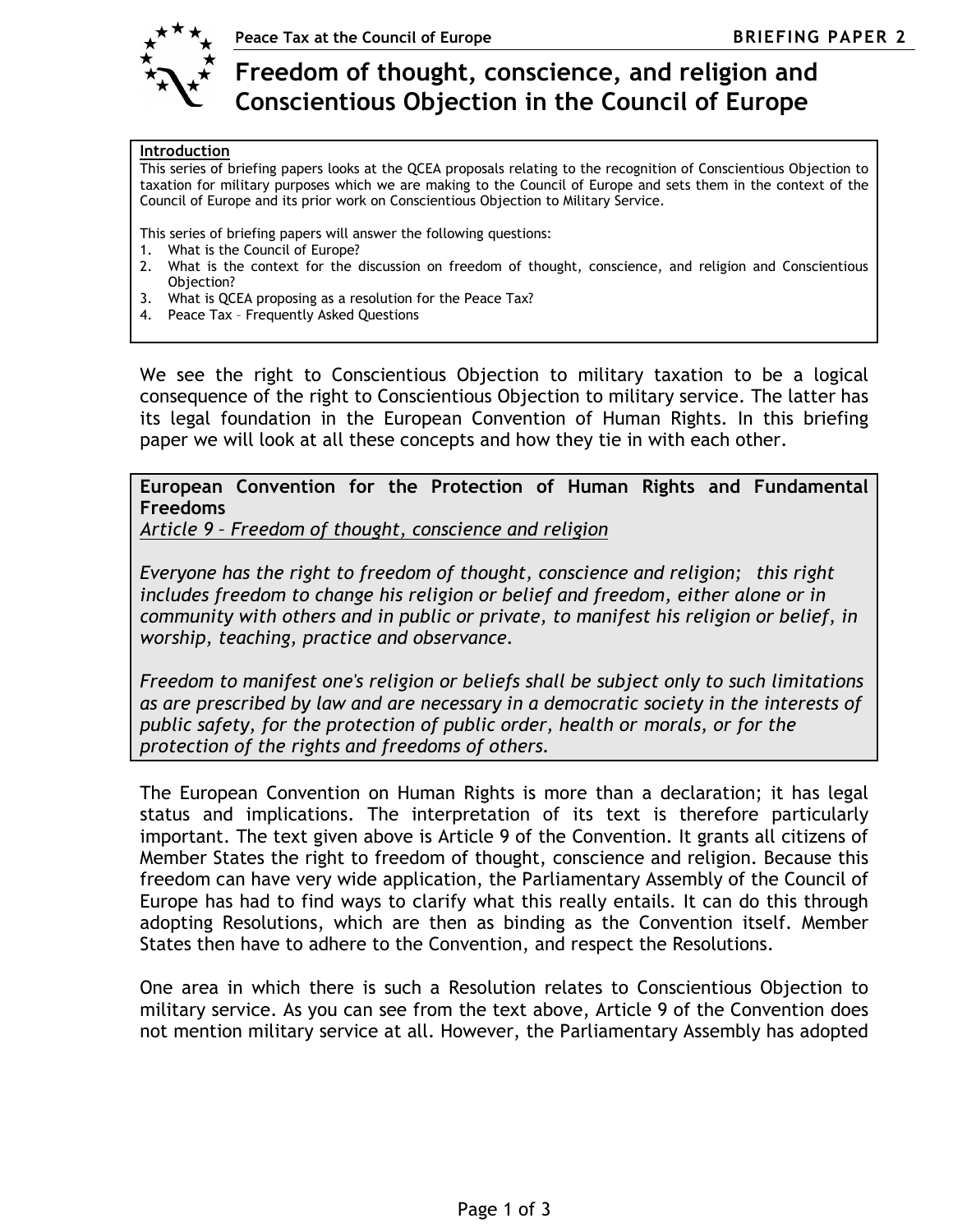a Resolution<sup>1</sup> which clearly states that the right to Conscientious Objection to military service is a fundamental aspect of the right to freedom of thought, conscience and religion as enshrined in Article 9 of the Convention.

## The history of the Council of Europe and Conscientious Objection

The Parliamentary Assembly of the Council of Europe was the first European Institution, indeed the first international organisation of states, to formally recognise conscientious objection to military service.

In September 1965 Amnesty International raised with the Council the question of conscientious objection in relation to Article 9 (freedom of conscience, thought and religion) of the European Convention on Human Rights. The Council asked the Max Planck Institute for Comparative Public Law and International Law in Germany, to prepare a study of the situation in the Member States, as a result of which the Consultative Assembly on 26 January 1967 adopted Resolution 337

Although most Council of Europe Member States gradually changed their national laws to respect the right of Conscientious Objection to military service the issue is still an ongoing concern. The position of Conscientious Objectors differs considerably from one country to another and differences in the law unfortunately result in varying levels of protection across Europe. The situation of conscientious objectors can therefore be wholly unsatisfactory in Member States which have recognised the right to conscientious objection<sup>2</sup>.

In order to change this situation the Parliamentary Assembly issues recommendations on the topic, which suggest changes the non-complying countries should introduce in their laws.

A citizen of a Council of Europe Member State who believes her or his right to Conscientious Objection is not being respected by the government can bring this government before the European Court of Human Rights after s/he has exhausted process through the national courts of their country of citizenship.

A third way to approach the issue of Member States not complying with Article 9 and Resolution 337 is by making what is called a collective complaint.

 $\overline{a}$ 

<sup>&</sup>lt;sup>1</sup> Resolution 337 (1967) available on the Council of Europe website at:

http://assembly.coe.int/Main.asp?link=http://assembly.coe.int/Documents/AdoptedText/ta67/BRES33 7.pdf

 $2$  QCEA has undertaken a survey of the current situation with regard to Conscientious Objection to Military Service in the Member States of the Council of Europe, and this information will be available on QCEA's website from Spring 2005 onwards.